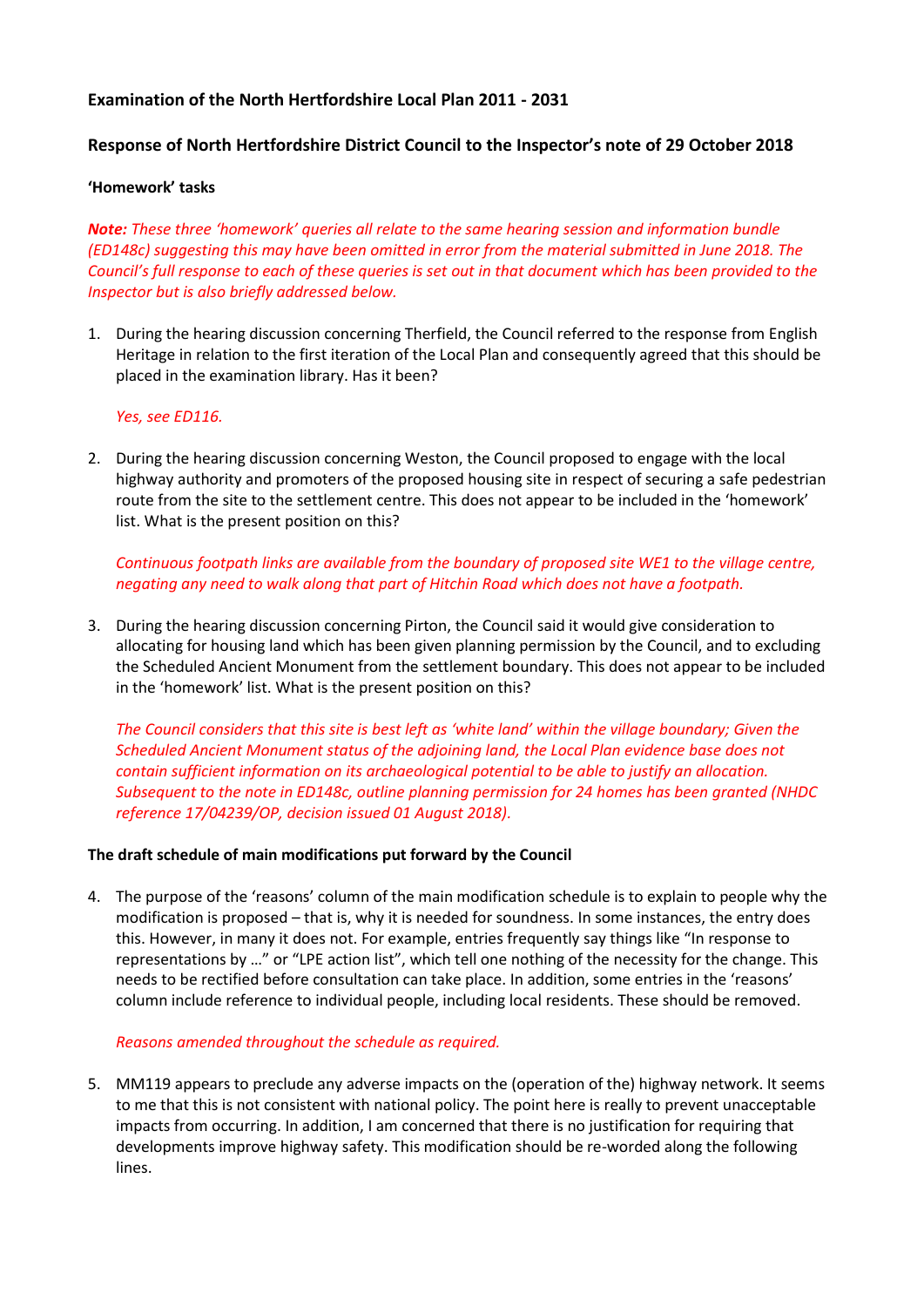"a. development would not lead to highway safety problems or cause unacceptable impacts on the highway network".

*MM119 amended as suggested.*

6. What is a 'brown roof'? MM211 refers to such a thing, but I am rather in the dark. If it is simply a roof that is not a 'green roof' then is this part of MM211 redundant?

*A 'brown roof', also known as a biodiverse roof, seeks to replicate a specific type of habitat. The original wording of MM211 was informed directly by the Baldock Landscape Sensitivity Study (CG4, paragraph 4.18 (fourth bullet), p.19). However, given that a 'brown roof' is also a type of green roof, the Council agrees that these words are redundant and can be removed from MM211.*

7. MM401 proposes to delete the word "Policies" and replace it with "Proposals". This should be the other way around.

*Yes, this was an error in the draft schedule. MM401 amended as suggested.*

8. MM010 introduces a footnote to Policy SP2. However, the present position of the asterisk denoting the footnote gives the impression that the footnote only relates to Baldock. Is that an error?

*Yes, proposed footnote moved to title of Policy SP2 to be clear that it applies to all settlements for which figures are shown.*

9. MM011 says that at least four in every five new homes delivered in the plan period will be built within or adjoining the towns. I am not clear why land adjoining towns is referred to here. Please explain.

*MM011 has been amended to refer to this proportion of development being anticipated to occur "within the adjusted settlement boundaries of the towns" for consistency with Policy SP8 (as proposed to be amended by MM035).*

- 10. MM100 includes alterations to the opening sentence of Policy ETC7. However, the reference to Policy SP2 appears to be made in error – at least, it strikes me as not good English to say "… will be granted in Policy SP2". Indeed, the opening paragraph, including the bullet point list, is not as clearly expressed as it might be. It should be re-worded along the following lines.
	- "… will be granted where:
	- In the case of category A Villages, the site is within the Settlement Boundary;
	- In the case of Category B Villages, the site is within the built core of the village; and
	- In the case of Category C Villages, the proposed development meets the requirements of Policy CGB2b"

*MM100 amended broadly as suggested. However, the first bullet point has been amended to read* 

*"The site is within a defined settlement boundary;".* 

*Following MM010, the five villages where higher levels of growth will be supported have been removed from the list of Category A villages into a new tier on the settlement hierarchy. The types of development envisaged by Policy ETC7 should not be precluded in these locations where appropriate. Similarly, the policy title envisages there may be occasion for such facilities within the towns.*

*References within MM014 [criterion g], MM091 and MM101 have also been similarly amended to ensure the effects of MM010 are appropriately and consistently reflected in the Plan.*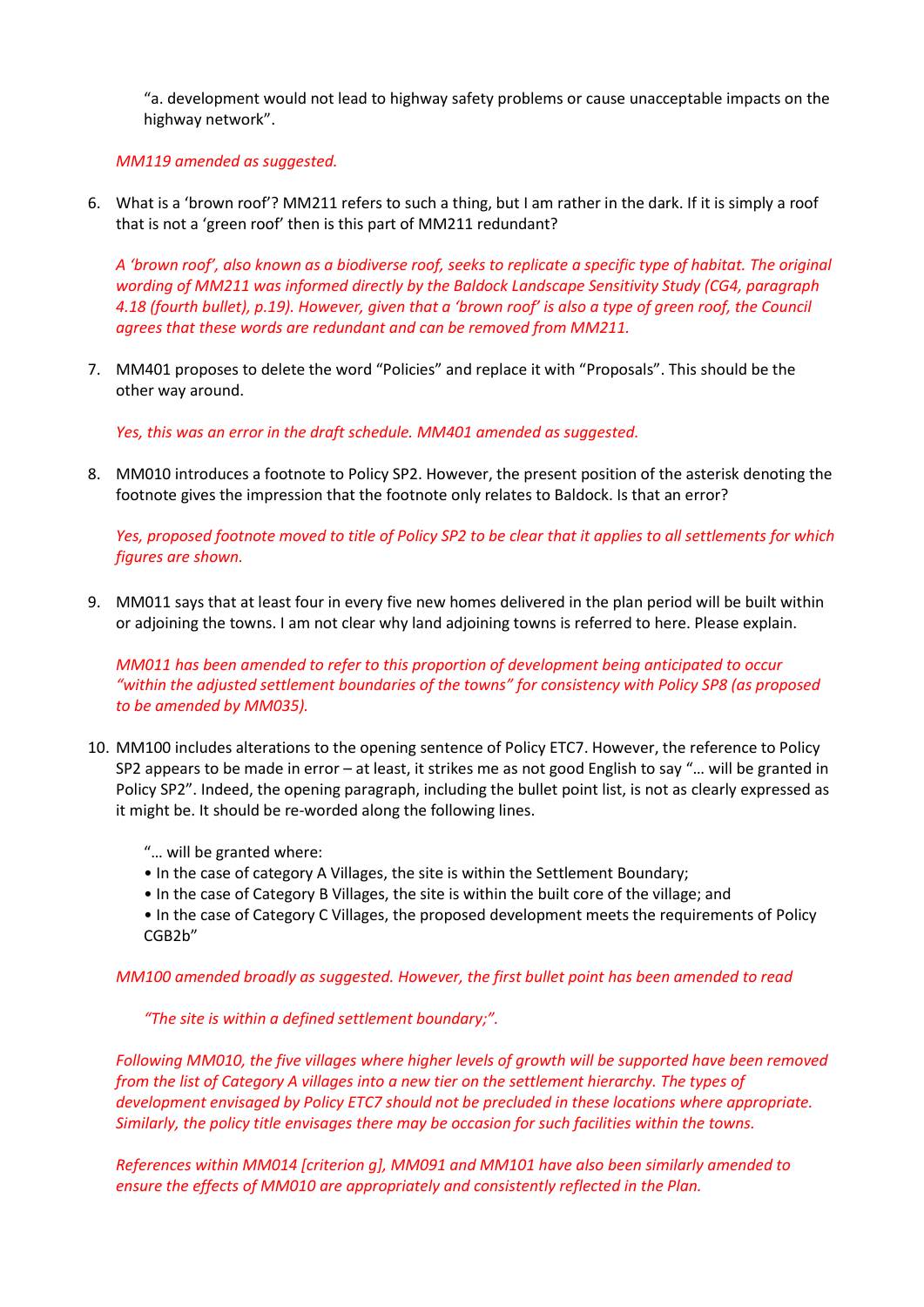11. As expressed in MM158, Policy NE2 would support developments that have "a detrimental impact on the appearance of their immediate surroundings and the landscape character of the area" on sites allocated in the plan. As I understand it, the suggested modification stems from the Council's acceptance that some sites proposed for allocation would have some detrimental impacts of this kind. However, the wording of this modification at least appears to support allowing all allocated sites to lead to such effects. This must be rectified, and I suggest rewording along the following lines.

"Planning permission will be granted for development proposals that: b. do not cause unacceptable harm to the character and appearance of the surrounding area or the landscape character area in which the site is located, taking account of any suitable mitigation measures necessary to ensure this;"

### *MM158 amended as suggested.*

12. Among other things, MM163 proposes to alter criterion b. of Policy NE3. However, with the addition of "where possible" as put forward by the Council, it is not necessary for soundness to delete "tranquillity and remoteness", and these words should therefore remain. Consequently, MM165 is also not necessary and should be deleted from the schedule.

### *MM163 amended as suggested. MM165 deleted.*

13. The final sentence of Policy NEx, put forward through MM166, refers to Wildlife Sites. For clarity, should this say Local Wildlife Sites?

### *Yes, MM166 amended as suggested.*

14. MM168 introduces a new policy concerning 'New and improved open space'. However, the third paragraph includes requirements relating to existing open space. For effectiveness, the reference to existing open space should be deleted from this policy and the requirements involved should be added to Policy NE4 through MM167.

#### *MM167 and MM168 amended as suggested.*

15. The modification put forward in relation to (new) criterion f. of Policy NE7 requires that flood protection and mitigation measures have a positive impact on nature conservation, heritage assets, landscape and recreation. While it is plainly sometimes possible, it seems to me unlikely that all types of flood protection and mitigation measures could meet this demand. This should be re-worded along the following lines.

"f. any flood protection and mitigation measures necessary will not cause harm to nature conservation, heritage assets, landscape and recreation, and where possible will have a positive impact in these respects; and"

## *MM177 amended as suggested. Note: In final formatting, this is now shown as criterion (e)*

16. The second paragraph of MM314 repeats what is said in the first. It should therefore be deleted.

## *MM314 amended as suggested.*

17. MM372 introduces a new policy setting out how the Council's five year supply of land for housing should be considered. Criterion b. refers to the 'Liverpool method'. Avoiding planning jargon/legal references helps effectiveness. This reference should therefore be deleted and replaced with something along the following lines: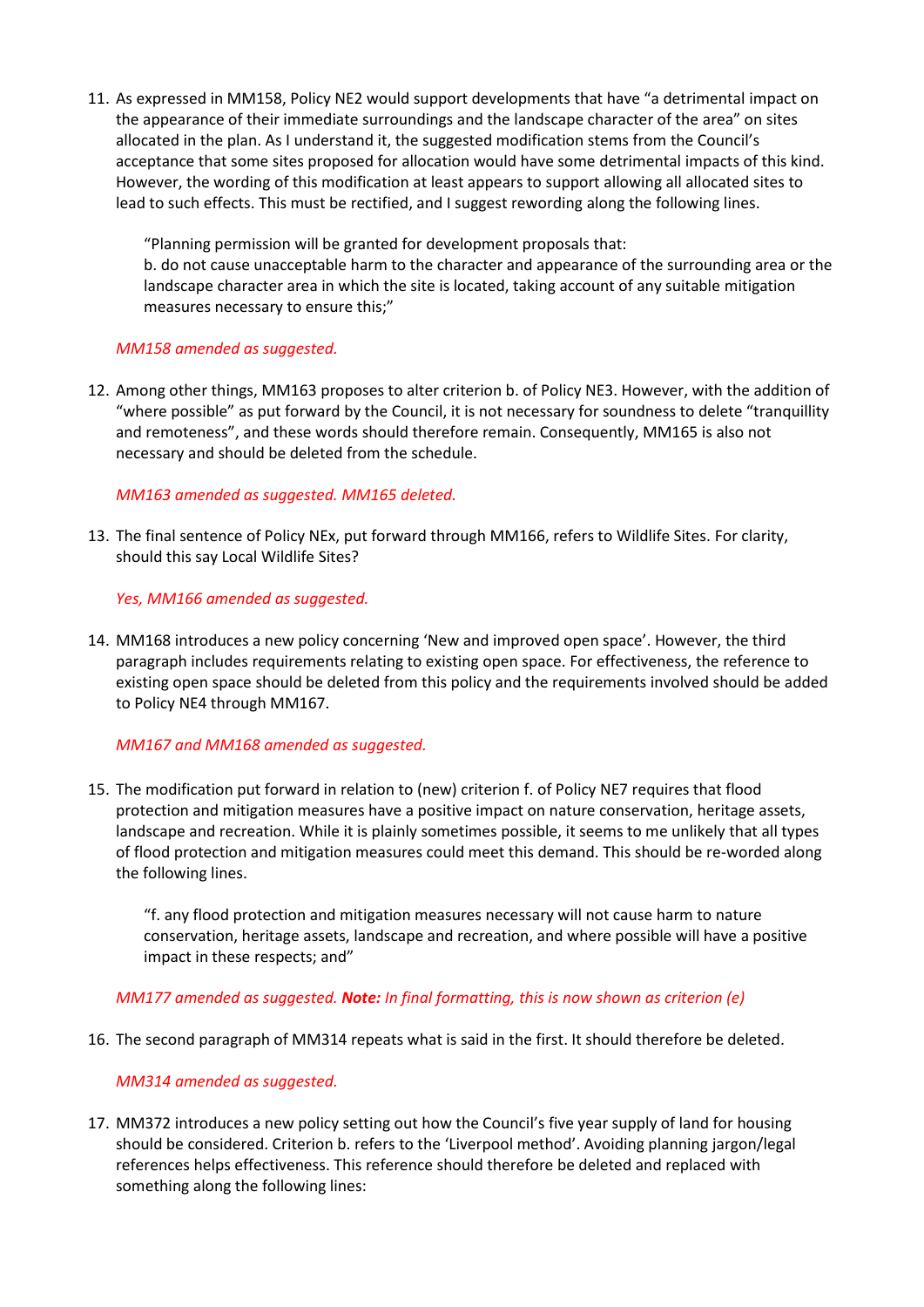"Add to the calculation of the requirement to be met any shortfall in housing delivery since the plan's start date, spread evenly over the remaining plan period;"

## *MM372 amended broadly as suggested.*

18. In addition, criterion c. of the new policy introduced by MM372 addresses the question of the most appropriate buffer to be added to the five year supply of land for housing. This is consistent with paragraph 47 of the National Planning Policy Framework 2012 ('the 2012 NPPF'). While I am examining the plan under the transitional arrangements set out in Annex 1 of the new National Planning Policy Framework 2018 ('the 2018 NPPF'), such that it is the policies of the 2012 NPPF which apply, it seems to me that the matter of the buffer to be added to the five year housing land supply is one discreet area where the 2018 NPPF will 'bite' immediately. If the plan were to be adopted, subsequent calculations of the five year housing land supply would need to be consistent with paragraph 73 of the 2018 NPPF. This requires a buffer of 20% "where there has been significant under delivery of housing over the previous three years" rather than where there "has been a record of persistent under delivery" as both the 2012 NPPF and MM372 say. The upshot here is that criterion c. of the new policy should be altered along the following lines to reflect the 2018 NPPF.

"c. Ensure that the supply of specific deliverable sites includes a buffer (moved forward from later in the plan period) in line with national planning policy"

### *MM372 amended as suggested.*

### **Possible omissions from the draft main modifications schedule**

19. The Council previously suggested that it would put forward a main modification to Policy HE6 and supporting text to include reference to ancient hedgerows. Does not appear to have been included in the schedule. What is the Council's position on this?

*The audio recording of this hearing session has been reviewed. The Main Modification was suggested in order to ensure retention of the woodland and hedgerow to the south and west respectively of site HT6, as included in the schedule at MM252. It was not suggested in the hearing that either the woodland or the hedgerow were 'ancient'. The online, interactive 'MAGIC' map service, managed by Natural England, does not show the woodland to the south to be ancient woodland. The proposed amendment in MM252 is therefore considered sufficient and no further change is proposed.*

20. The Council proposed a main modification requiring the retention of the hedgerow to the south of HT5. MM251, however, relates to reinforcing planting to the west (along the green belt boundary). Is this a deliberate omission from the schedule?

*Yes. The audio recording of this session has been reviewed. The Council suggested that the hedgerow to the south should be maintained beyond any point of access to site HT5 in order to maintain the integrity of the Public Right of Way. This point is covered in the first bullet of MM251 and no further change is proposed.*

#### **Amendments to the Policies Map**

21. At the hearing, the Council said that the Policies Map required a change in relation to Policy HT2, as the site erroneously included part of the garden of a neighbours' property. Has this alteration been included in the schedule?

*It was omitted in error from the submitted schedule. It has now been added as MM411 (subject to the response on Q24 below).*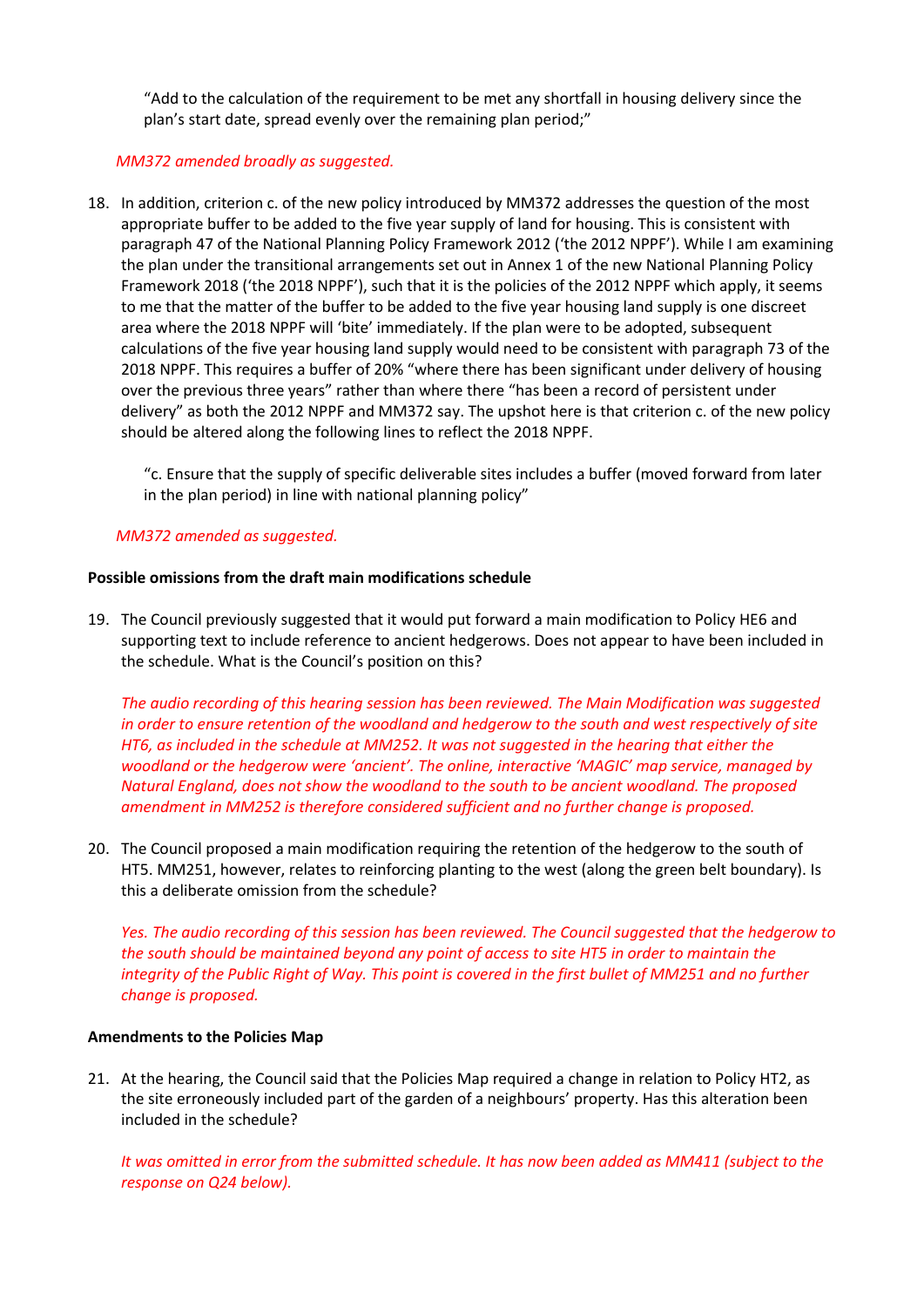22. Similarly, the Council proposed a modification to delete 'Long Innings' from the site allocated through Policy HT3, as it is in third party ownership. Has this alteration been included in the schedule?

*No. The submission Policies Map does not show an access from Long Innings within the allocation boundary. MM250 deletes the reference from the text of the Plan.*

23. During the hearing discussion concerning Offley, the Council proposed to modify the settlement boundary to the north of Harris Lane to reflect the planning permission given by the Council and to redefine the green belt boundary using the belt of trees to the north west as the 'defensible boundary'. However, from MM393 and the accompanying map, it appears that land to the south of Harris Lane has also been removed from the green belt. Please explain the rationale for this.

*The proposed Green Belt boundary to the south of Harris Lane as shown on the submission Policies Map and the 'before modifications' map does not follow any defined feature on the ground; it was drawn as a continuation of the now superceded boundary that was proposed to the north of Harris Lane.*

*Following the modification of the Green Belt boundary to the north of Harris Lane, the rear boundaries of the properties to the south of Harris Lane, which provide separation from the agricultural field beyond, form the most appropriate defensible boundary having regard to Paragraph 85 of the 2012 NPPF. This is illustrated by the aerial photograph attached below.*



*Source: Google Maps (accessed 5 November 2018)*

24. The draft main modifications schedule includes main modifications to the Policies Map, numbered MM380 to MM396. However, the Policies Map is not defined in statute as a development plan document and I do not have the power to recommend main modifications to it. As a consequence, I ask that the Council removes from the main modifications schedule all of the maps, and instead compiles them in a separate document entitled "Proposed Changes to the Policies Map", or something of that sort. The section of the main modifications schedule relating to these changes – MM380 to MM396 – should also be within this separate document. For the purposes of consultation, those main